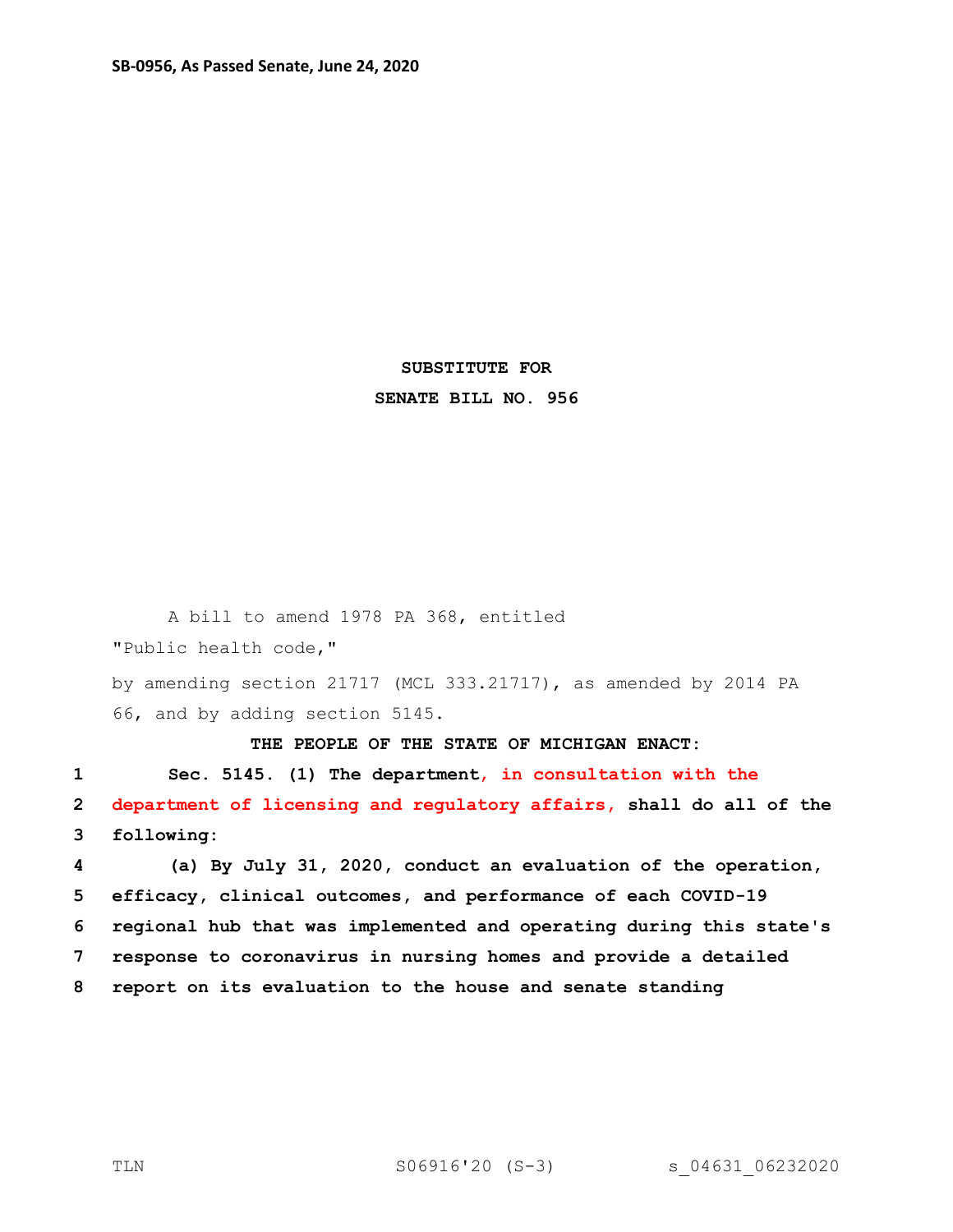**committees on health policy.**

 **(b) By August 15, 2020, develop and submit a plan to the house and senate standing committees on health policy, based on relevant and updated guidance issued by the federal Centers for Disease Control and Prevention, describing a process to ensure that by September 15, 2020 there are dedicated facilities available for use for only coronavirus-positive patients in each of the 8 health care regions of this state to provide care to individuals who test positive for coronavirus and are ineligible for admission at a hospital, nursing home, or adult foster care facility. If the plan uses the regional hub design described in subdivision (a), the plan must incorporate any enhancement that the department considers appropriate to prevent the spread of coronavirus in nursing homes based on the evaluation conducted by the department under this section.**

**(2) As used in this section:**

 **(a) "Coronavirus" means severe acute respiratory syndrome coronavirus 2 (SARS-CoV-2).**

 **(b) "Health care region" means a health care region as described by the department.**

 Sec. 21717. **(1)** An individual shall not be admitted or retained for care in a nursing home who **if either of the following applies:**

 **(a) The individual** requires special medical or surgical treatment, or treatment for acute mental illness, developmental disability, communicable tuberculosis, or a communicable disease, unless the home is able to provide an area and a program for the care. The department shall approve both the area and the program. **(b) Beginning September 15, 2020, the individual has tested**